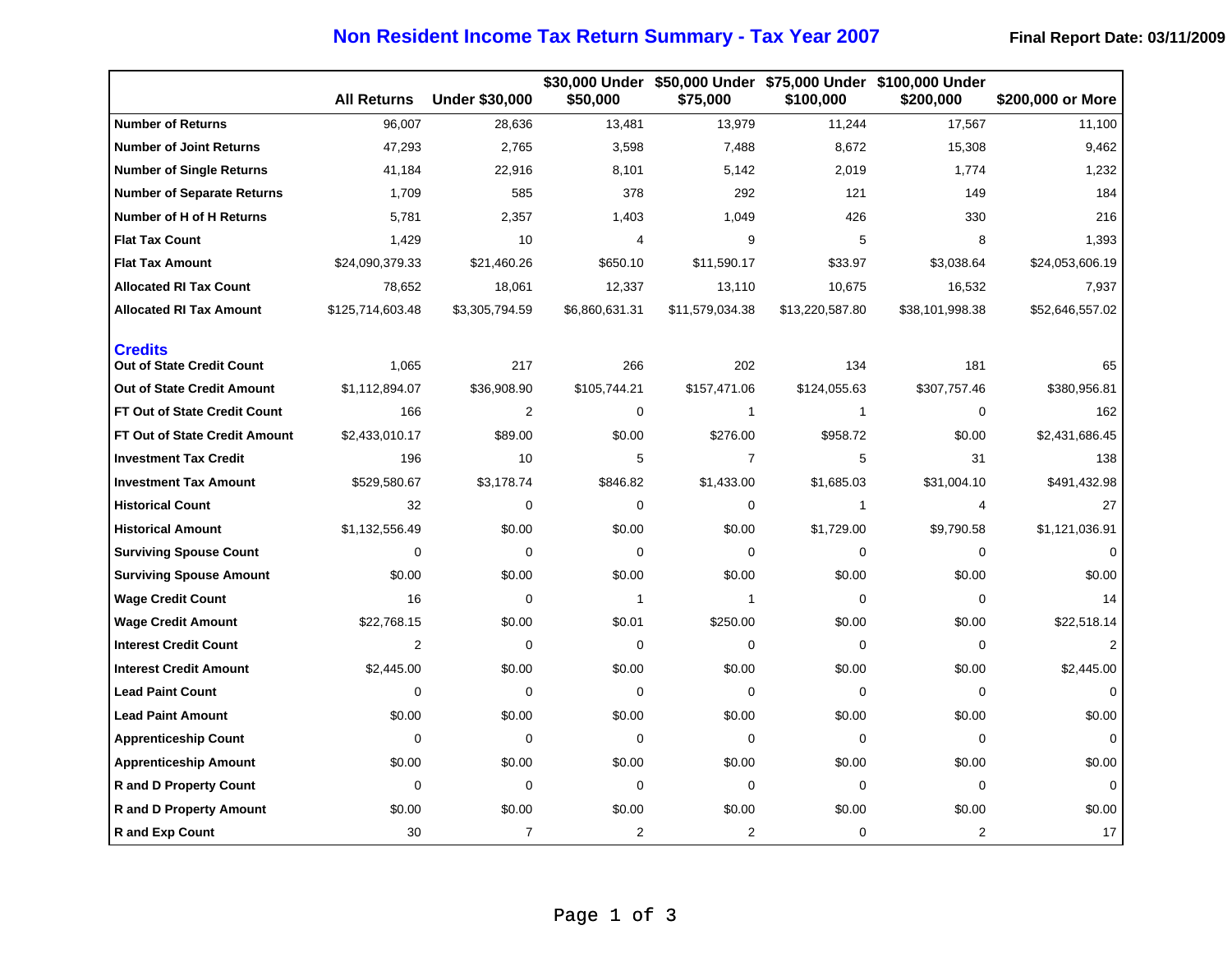## **Non Resident Income Tax Return Summary - Tax Year 2007** Final Report Date: 03/11/2009

|                                                   | <b>All Returns</b> | <b>Under \$30,000</b> | \$50,000     | \$75,000       | \$100,000      | \$30,000 Under \$50,000 Under \$75,000 Under \$100,000 Under<br>\$200,000 | \$200,000 or More |
|---------------------------------------------------|--------------------|-----------------------|--------------|----------------|----------------|---------------------------------------------------------------------------|-------------------|
| <b>R</b> and Exp Amount                           | \$434,116.83       | \$1,949.12            | \$1,894.00   | \$998.00       | \$0.00         | \$4,955.69                                                                | \$424,320.02      |
| <b>Job Training Count</b>                         | 6                  | 0                     | $\mathbf{1}$ | 1              | 0              | $\mathbf 0$                                                               | 4                 |
| Job Training Amount                               | \$14,043.00        | \$0.00                | \$200.00     | \$500.00       | \$0.00         | \$0.00                                                                    | \$13,343.00       |
| <b>Film Count</b>                                 | 4                  | 0                     | $\mathbf 0$  | $\mathbf 0$    | 0              | 0                                                                         | 4                 |
| <b>Film Amount</b>                                | \$110,768.11       | \$0.00                | \$0.00       | \$0.00         | \$0.00         | \$0.00                                                                    | \$110,768.11      |
| <b>Farm-to-School Count</b>                       | $\mathbf{0}$       | $\Omega$              | $\mathbf 0$  | $\Omega$       | $\Omega$       | $\mathbf 0$                                                               | $\Omega$          |
| <b>Farm-to-School Amount</b>                      | \$0.00             | \$0.00                | \$0.00       | \$0.00         | \$0.00         | \$0.00                                                                    | \$0.00            |
| <b>Innovation Count</b>                           | 1                  | 0                     | $\mathbf 0$  | 0              | 0              | 0                                                                         | 1                 |
| <b>Innovation Amount</b>                          | \$6,250.00         | \$0.00                | \$0.00       | \$0.00         | \$0.00         | \$0.00                                                                    | \$6,250.00        |
| <b>Other Credits Count</b>                        | 9                  | $\mathbf{1}$          | $\mathbf 0$  | $\mathbf 0$    | $\mathbf 0$    | $\overline{2}$                                                            | 6                 |
| <b>Other Credits Amount</b>                       | \$58,141.00        | \$38.00               | \$0.00       | \$0.00         | \$0.00         | \$3,343.00                                                                | \$54,760.00       |
| <b>Earned Income Credit Count</b>                 | 5,160              | 4,440                 | 718          | $\Omega$       | $\mathbf{0}$   | $\mathbf{1}$                                                              |                   |
| <b>Earned Income Credit Amount</b>                | \$424,325.92       | \$347,904.21          | \$75,894.96  | \$0.00         | \$0.00         | \$8.75                                                                    | \$518.00          |
| <b>Refundable EIC Count</b>                       | 4,110              | 3,815                 | 295          | 0              | 0              | 0                                                                         | $\mathbf 0$       |
| <b>Refundable EIC Amount</b>                      | \$169,910.36       | \$166,111.60          | \$3,798.76   | \$0.00         | \$0.00         | \$0.00                                                                    | \$0.00            |
| <b>Contributions</b><br><b>Drug Program Count</b> | 67                 | 18                    | 11           | 8              | $\overline{7}$ | 14                                                                        | 9                 |
| <b>Drug Program Amount</b>                        | \$392.00           | \$76.00               | \$59.00      | \$80.00        | \$16.00        | \$88.00                                                                   | \$73.00           |
| <b>Olympic Contribution Count</b>                 | 44                 | 10                    | 6            | $\overline{7}$ | 4              | 13                                                                        | 4                 |
| <b>Olympic Contribution Amount</b>                | \$71.00            | \$11.00               | \$7.00       | \$12.00        | \$7.00         | \$26.00                                                                   | \$8.00            |
| <b>RI Organ Transplant Count</b>                  | 119                | 31                    | 18           | 10             | 18             | 27                                                                        | 15                |
| <b>RI Organ Transplant Amount</b>                 | \$760.00           | \$128.00              | \$115.00     | \$68.00        | \$104.00       | \$136.00                                                                  | \$209.00          |
| <b>RI Council on the Arts Count</b>               | 94                 | 37                    | 16           | 10             | 10             | 15                                                                        | 6                 |
| <b>RI Council on the Arts Amount</b>              | \$715.00           | \$194.00              | \$111.00     | \$70.00        | \$199.00       | \$78.00                                                                   | \$63.00           |
| <b>Nongame Wildlife Fund Count</b>                | 115                | 30                    | 21           | 8              | 13             | 32                                                                        | 11                |
| <b>Nongame Wildlife Fund Amount</b>               | \$873.00           | \$146.00              | \$88.00      | \$58.00        | \$96.00        | \$328.00                                                                  | \$157.00          |
| <b>Child Disease Victims Fund Count</b>           | 118                | 34                    | 17           | 14             | 12             | 33                                                                        | 8                 |
| <b>Child Disease Victims Fund Amt</b>             | \$1,460.56         | \$166.56              | \$615.00     | \$124.00       | \$56.00        | \$435.00                                                                  | \$64.00           |
| <b>Military Family Relief Count</b>               | 174                | 38                    | 20           | 23             | 30             | 46                                                                        | 17                |
| <b>Military Family Relief Amount</b>              | \$1,854.00         | \$296.00              | \$247.00     | \$260.00       | \$376.00       | \$353.00                                                                  | \$322.00          |
| <b>Sales and Use Tax Count</b>                    | 55                 | 22                    | 10           | 8              | 3              | 6                                                                         | 6                 |